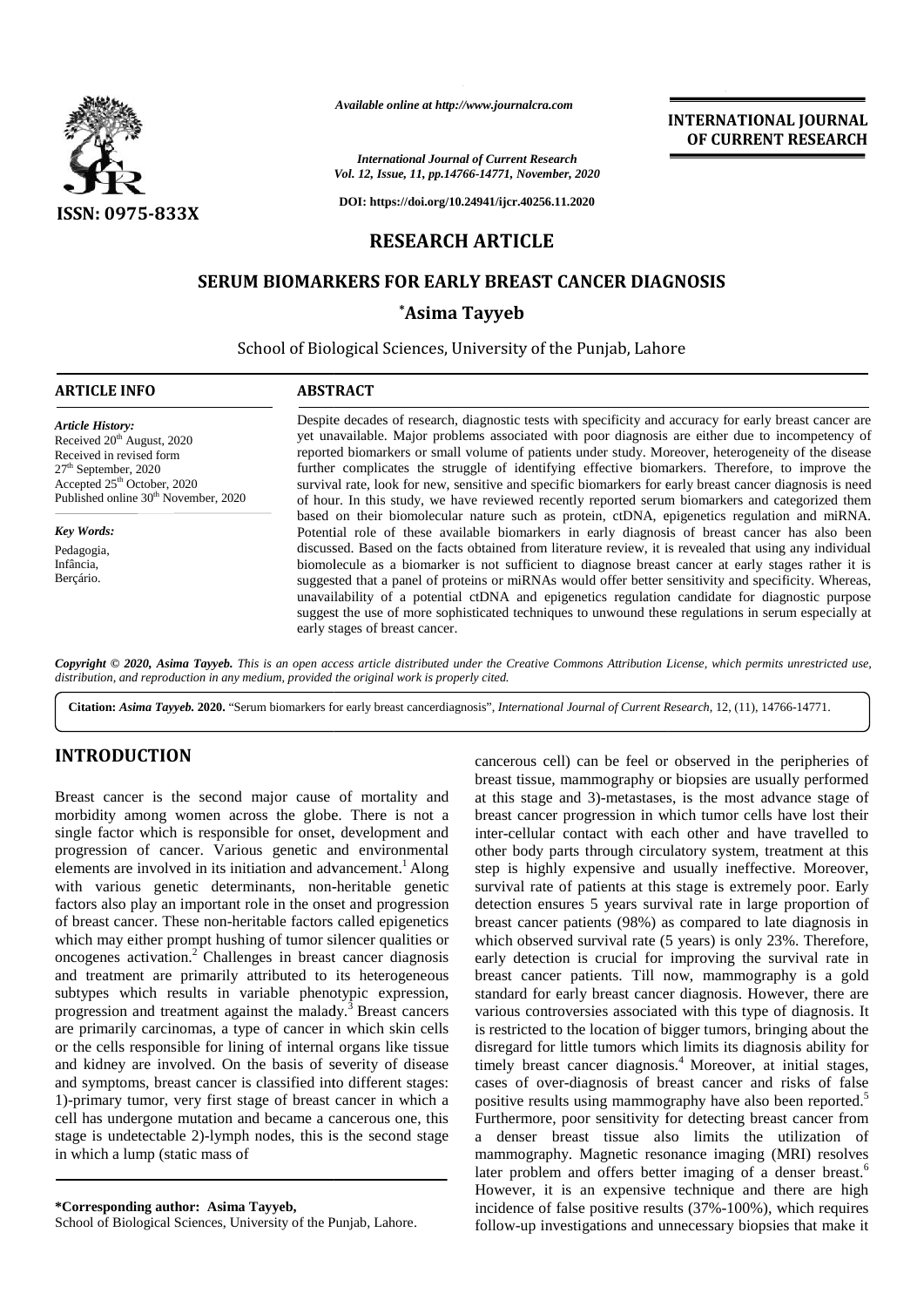non-specific and unreliable technique for breast cancer diagnosis.<sup>7</sup> So far, Screen-film mammography (SFM) is reported for optimal diagnosis of breast cancer in women older than 50 years of age with confounding false-positive and false negative results.<sup>8</sup> Now scientists are using various technologies to identify biomarkers for breast cancer diagnosis at early stages. They are aiming for a specific bio-entity such as protein, circulating tumor cells (CTC), miRNAs, extracellular vesicles, or circulating tumor-derived cell free DNA (ctDNA). Despite of using various approaches, there are several issues including tumor heterogeneity, its diversity and plasticity which hinder the development of a sensitive and reliable biomarker. Moreover, deterioration of sample during collection, storage and unavailability of robust techniques for validation of biomarker further complicates the search and make it a challenging endeavor. Tissue and blood are the primary sources of breast cancer biomarkers. However, utilization of tissues offers invasive and surgical protocols which usually compromise patient compliance. Moreover, a small piece of tissue is harvested for diagnosis which includes the operator biasness and neglects the whole bigger picture required for reliable diagnosis. Therefore, a non-invasive biomarkers with sufficient sensitivity and specificity to distinguish required treatment against heterogeneous disease is of immense need.<sup>9</sup> Biological fluids are the potential noninvasive biomarkers for the diagnosis of breast cancer at early stages. These included urine, blood, sputum and serum containing large amount of cell free biomarkers as well as greater amount of circulating genetic material to be assessed.<sup>10</sup> Among the biological fluids, blood is considered as a profound candidate for identification of early stage detection of breast cancer biomarker.

Blood biomarkers are superlative candidates for cancer screening as their role could be easily extended from cancer risk assessment to evaluation of applicable treatment followed by recurrence monitoring. Furthermore, it is a rich source of several cellular elements which reflects the health status of an individual and offers non-invasive cancer diagnosis. Comparing to the heterogeneous nature of breast cancer, few biomarkers have been identified for breast cancer diagnosis which either evaluates the prevalence of hormone receptors (HR) including estrogen receptor, progesterone receptor, presence of multiple copies of epidermal growth factor receptor-2 (HER-2) genes, or higher expression rate of HER-2 protein.<sup>11</sup> On the basis of these targets, breast cancer has been classified into four different subtypes: luminal A (HR+), luminal B (HR+, HER+), HER+ and triple negative breast cancer (TN breast cancer) also known as basal-like breast cancer subtype.<sup>12</sup> Previously, immune-histocompatibility level (IHC) tests were performed on tissue samples i.e. bone marrow and lymph nodes, to identify metastasis in breast cancer. However, the technique is expensive, time consuming and sometimes unreliable. Using blood samples for the detection of circulating tumor cells (CTCs) offers a better approach for diagnosing metastasis in breast cancer as it is a quick, simple and non-invasive.<sup>13</sup> Quantifying mRNA levels of breast cancer specific biomarkers through RT-PCR is the most promising approach for diagnosis of metastasis stage and a lot of improvements have been made in the technique such as RT- MLPA which offers effective diagnosis of multiple cancer related genes in a single cancerous cell using blood sample. <sup>14</sup>Although there is a lot of literature reported on various blood based biomarkers, there is not a single blood-based diagnostic

test available for early cancer diagnosis and subsequent treatment against the malady.

Therefore, search for identification of a sensitive, specific and reliable biomarker is still in progress. Blood can be fractioned into plasma and serum, and higher sensitivity in biomarker detection with serum over plasma is already reported.<sup>15</sup> It might be due to higher metabolite concentration in serum. Moreover, serum is pure from various proteins hence offers better resolution, sensitivity and specificity.<sup>15</sup> Therefore, in this study, we have highlighted various types of serum biomarkers such as proteins, miRNAs, circulating DNA and epigenetic alterations for early breast cancer diagnosis. The aim of this literature review is to collect data reported on serum based biomarkers for early diagnosis of breast cancer, and to highlight their limitation and suggestions for improvements in biomarker identification.

**Serum DNA for breast cancer diagnosis:** There are several circulating tumor-based cell free DNA (ctDNA) in serum which can help in diagnosis of the disease and concomitant stage at the time of discovery. There are two ways in which nucleic acid can enter in the circulation. It might be the result of cell damage followed by release of short stretches of nucleotides (i.e. < 200bp long) or nucleic acid might be directly released from tumor cells which are variable in length (upto several kilo base pairs).<sup>16</sup>Ratio of larger fragment over smaller fragment is termed as integrity index and value of integrity index is greater in breast cancer patients as compared to healthy controls.<sup>17</sup> Therefore, ctDNA could be effectively used as potential serum biomarkers. Umetani and his group revealed that serum DNA integrity is an excellent biomarker for early breast cancer diagnosis. They observed that compared to healthy females, higher DNA integrity in breast cancer patients with stage II, III and IV, respectively was reported. AUC value for discriminating healthy and cancerous patients was 0.79 and integrity of serum DNA was positively associated with invasive and metastatic stage of breast cancer.<sup>18</sup> To discriminate between breast cancer patients with benign and malignant tumor, scientists have identified serum glyceraldehyde-3-phosphate dehydrogenase (G3PD) gene as potential breast cancer biomarker.<sup>19</sup> They found higher levels of G3PD in sera of breast cancer suffering from benign or malignant tumors than normal controls. Moreover, there are higher levels of circulating serum G3PD gene in patients with benign as compare to patient with malignant breast cancer. This correlation might have a diagnostic value for differentiating between benign and malignant breast cancer tumor.<sup>19</sup> On contrary, Roth and his group reported that ctDNA levels in serum are higher in case of breast cancer but there is not significant change in their level in case of benign or malignant tumor. Therefore, it is not helpful in predicting the breast cancer stage. However, nucleosome levels in serum give a useful insight for the prediction of breast cancer stage as patients positive for lymph nodes have its higher compared to node-negative patients. In accordance, their levels are even higher for metastatic breast cancer.<sup>20</sup>

For ctDNA biomarkers identification plasma samples are preferred over serum, because serum preparation leads lysis of several cells leading to false increase in integrity index. The false positive results are particularly seen in case of stored serum samples. However, research is still in progress to measure ctDNA from both serum and plasma through various biological elements such as ALU, LINE and SINE sequences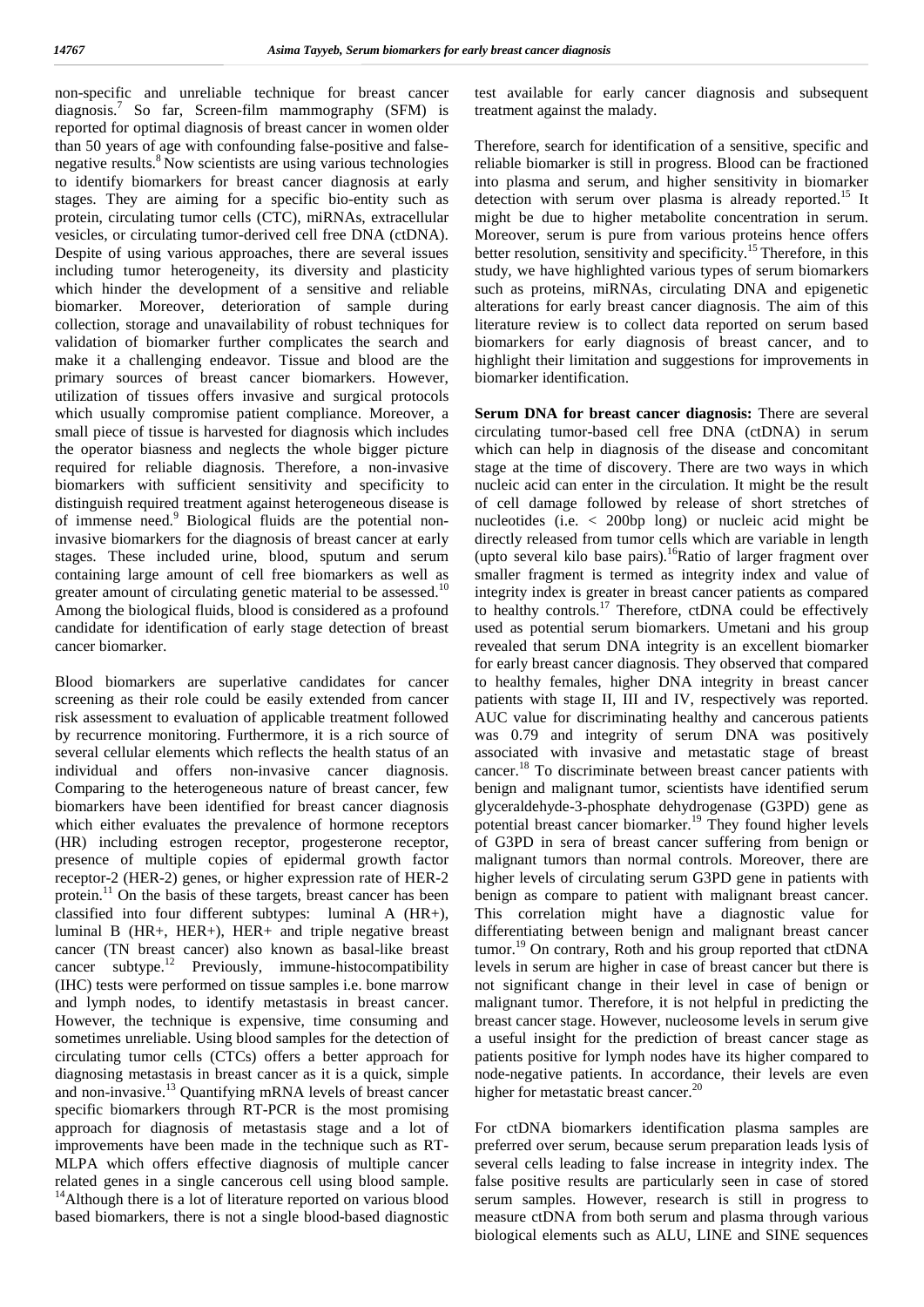as these are distributed in whole genome hence offer reliable diagnosis.

Moreover, sophisticated techniques like PCR (beads, amplification, magnetics and emulsion), next generation sequencing and massively parallel sequencing are being used for better identification of serum based ctDNA for early breast cancer diagnosis.

**Serum proteins for breast cancer diagnosis:** A lot of proteome analysis has been carried out on breast cancer serum samples for the identification of potent diagnostic biomarkers. Several studies emphasized the CEA and CA15-3 as potential protein based serum biomarkers for breast cancer. These two proteins have also been recommended by European group of Tumor Markers with low specificity and sensitivity.<sup>21</sup> Therefore, search of sophisticated protocols for the identification of more reliable and sensitive serum biomarkers is still ongoing. Here, we have discussed few serum proteins which are recently reported for their potential to be used as breast cancer biomarkers.

**AGR3:** AGR3 is a protein belonging to disulfide-isomerase family and has extensively studied as serum biomarker for levels increases concomitantly with cancer stages. cancer diagnosis.<sup>22</sup> Its elevated expression at mRNA and protein level is reported in breast cancer patients as compare to non-cancerous individuals; whereas, expression level varies with respect to cancer subtype.<sup>23</sup> Surprisingly, AGR3 levels are considerably higher in luminal type as compared to TN type, and expression level positively correlates with G1 (low grade, tumor cells are well-differentiated) and G2 (intermediate grade, tumor cells are less differentiated) grade of breast cancer.<sup>22</sup> Garczyk S, and his colleagues identified higher levels of AGR3 from sera of low grade patients compared with healthy controls through ELISA and unveil the potential of AGR3 to be used as early breast cancer diagnosis biomarker. $^{22}$ Additionally, they reported improved breast cancer diagnosis efficiency by combinatorial performance of AGR3 and AGR2 proteins.

**ApoC-I:** Later on, another protein reported as potential breast cancer serum biomarker was ApoC-I. It is an apo-lipoprotein, which are lipid carriers and play a vital role in lipid metabolism. ApoC-I is a small polypeptide (57 amino-acid long) and it constitutes circulating LDLP (low density lipoprotein), IDLP (intermediate density lipoprotein), HDLP (high density lipoprotein) and chylomins. <sup>24</sup> Although ApoC-I is responsible for impairing the clearance of LDLP by hindering their uptake by liver, levels of ApoC-I are decreased in breast cancer patients as compared to the healthy individuals.<sup>25</sup> Moreover, protective role of ApoC-I against tumor progression is reported in nude mouse models which make it a potential candidate for cancer therapeutics but exact mechanism for its down-regulation in breast cancer patients and its suppressive role in cancer progression is still not known.

**Vitronectin:** Vitronectin, an adhesive glycoprotein involve in cell adhesion, inflammation and blood coagulation is also reported as a promising serum biomarker for breast cancer diagnosis. Vitronectin is known to play an important role in tumor growth via angiogenesis.<sup>26,27</sup>In 2016, Hao and its group meth extensively studied the serum levels of vitronectin at various stages of breast cancer. They figured out the potential of vitronectin as an early biomarker for breast cancer diagnosis as

well as its surprising role in differentiating various stages of breast cancer (0, I and II) and identifying non-cancerous, benign and precancerous lesions. Vitronectin expression and advance stages of breast cancer show a negative correlation with each other. Moreover, they reported that use of vitronectin in combination with CEA and CA15-3 can improve the sensitivity and specificity of breast cancer early diagnosis.<sup>28</sup> AUC value of vitronectin is 0.73 whereas, in combination with CEA and CA15-3 the value increased upto 0.83 which makes the trio an appropriate biomarker for early breast cancer detection.

**Pleiotrophin:** Pleiotrophin, a multifunctional growth factor, is another promising serum biomarker protein for breast cancer diagnosis. Its over expression is reported in breast cancer cells whereas, its positive role in angiogenesis is observed in rabbit corneal assay.<sup>29</sup> Interestingly, a truncated version of pleiotrophin is reported which behaves antagonistically to the intact protein and inhibits tumor progression. $30$  Pleiotrophin expression in sera of breast cancer patients is found to be higher than normal controls. Ma and its coworkers revealed the fact that higher pleiotrophin level in serum of is due to the release of protein from tumor cells, therefore pleiotrophin  $31$ Pleiotrophin expression in breast cancer stage III and IV are significantly higher than stages I and II, however difference between pleiotrophin levels in stages III and IV are not much significant. Therefore, its level could be utilized for distinguishing early and late stages of breast cancer. AUC curve for serum pleiotrophin is 0.87 which shows its specificity and sensitivity for early diagnosis.

**Trefoil factors:** There is another protein, trefoil factors which are small peptides secreted in GIT (gastrointestinal tract) by epithelial mucus cells. They are highly stable towards proteolytic degradation due to their unique structure and constitute three members i.e. TFF1, TFF2 and TFF3. $^{32}$ Ishibashi and his group have recently suggested role of these proteins as effective biomarkers for early diagnosis of breast cancer. Although up-regulation of TFF1 and TFF3 was observed in patient's sera, TFF2 expression level was downregulated. AUC curve of three serum trefoil proteins was 0.96 which is highest among reported protein based biomarkers hence, makes it a powerful candidate for breast cancer screening.<sup>33,34</sup> Despite of achieving higher AUC values research for identifying more powerful serum biomarkers is still in progress due to insufficient diagnosis ability of reported biomarkers. It is believed that utilization of a group of protein as breast cancer biomarker would be more effective and provide better diagnosis spectrum against the heterogeneous disease. Scientists are using MS-based protein profiling of breast cancer patients in order to identify more reliable peptides which have a significant role in breast cancer diagnosis and by the wise combination of such peptides only, a potent, reliable and sensitive biomarker could be developed.

**Epigenetics and early diagnosis of Breast cancer:** Epigenetic alterations are abnormal changes including methylation, post translational modification (PTM) to histone and nucleosome rebuilding. Among all these, methylation has profound effect on the gene regulation mechanism. DNA methylation is a process known as the addition of methyl group at CpG site within the mammalian DNA driven by proteins or enzymes.<sup>35</sup> DNA hypomethylation is the ubiquitous feature might prompt the regulation of oncogenes or proto-oncogenes.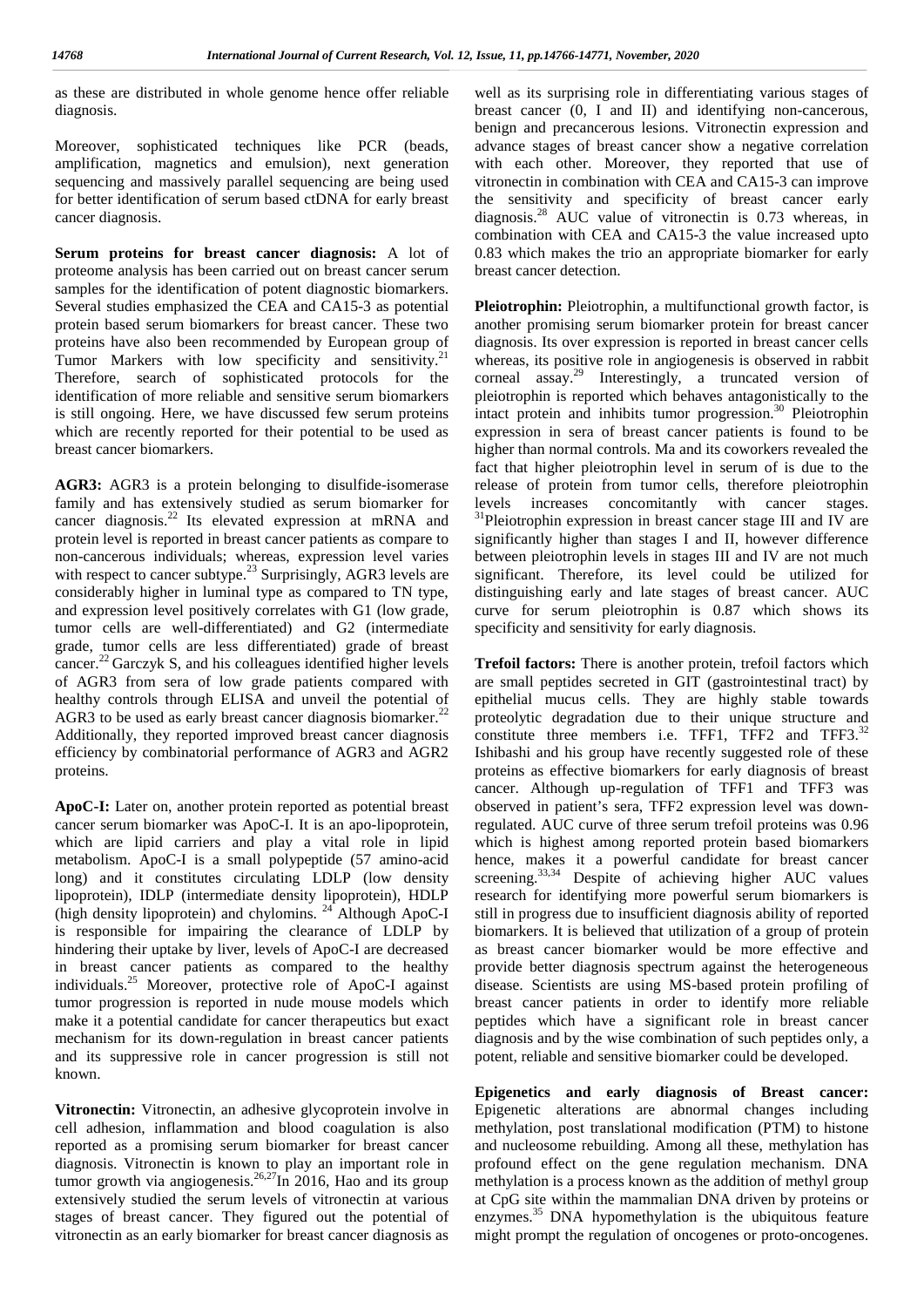It is also involved chromosomal aberrations like change in recombination rate and loss or inactivation of X-chromosome. DNA hypermethylation is habitually connected with quality constraint and genomic unsteadiness (through quieting of DNA fix qualities) and can prompt the concealment of tumor silencer qualities and compaction of chromatin. $36,37$  The various methods are used to detect the epigenetic biomarkers such as genome wide sequencing, miarray profiling. On the other hand, the specific and accurate pattern of DNA methylation is evaluated with locus specific assays like quantitative methylation of specific PCR, one advance methylation specific PCR, light-methyl assay and pyrosequencing technique. These techniques can identify the methylation at known loci with high accuracy. <sup>38,39</sup> Novel analytic and prognostic biomarkers are critically expected to help in the counteractive. The discovery of abnormally expressed molecules showed during carcinogenesis can fill in as a rule for clinicians to make suitable decisions dependent on anticipated factors, for example, the probability of metastasis, tumor repeat, and life expectancy of patient.<sup>40</sup> So, DNA methylation based epigenetic biomarkers can be proved as promising targets for the early diagnosis of different malignancies.<sup>9</sup>

**DNA methylation analysis:** Serum is the best medium to be assessed for the detection of cancer development as it is easy and simple to obtain it through non-invasive process. Serum contained large amount of ctDNA which can be analyzed to check different methylation pattern. Several researchers has been reported tumorigenesis related methylation pattern of many genes in serum with different success rate. $41$  For the early detection of breast cancer, a prospective study on biomarkers has been reported where the serum from 141 females with metastatic breast cancer showed higher methylation level in the panel of genes like HOXB4, KR1B1, RASGRF2, RASSF1, TM6SF1 and HIST1H3C.<sup>42</sup> Yamamoto *et al*. built up an efficient method (one-advance methylation specific polymerase chain response) for the identification of DNA methylation in serum sample of females with primary breast cancer, metastatic breast cancer and healthy control. They observed the methylation at promoter region of gene of interest (RASSF1A, GSTP1 and RARb2). Additionally, they found the higher sensitivity of these biomarkers in early stage of primary breast cancer in contrast to the traditional breast cancer biomarkers like CA15-3 and CEA.<sup>38</sup> A panel of genes such as hMLH1, PCDHGB7, HOXD13, P16, SFN and RASSF1 was designed by Shan *et al* to check the DNA methylation in serum. Methylation at promoter region in this gene panels was correlated to patients having familial cancer and inversely correlated with ki-67.<sup>43</sup>

**Post-translational modification of histones DNA methylation and its role in breast cancer:** The PTM of histones such asmethylation, acetylation, phosphorylation, ubiquitination, sumoylation, and poly- ADP-ribosylation driven by histone acetyltransferase and histone deacetylase (HDAC).<sup>3</sup> However, recently a distinct pattern of PTM of histones have been reported in breast cancer. For example, in ER-negative breast cancer the enzymes HDAC and DNA methyltransferase are involved in inactivation of ER gene due to their presence in promoter region of the gene. $40,48$ 

**Serum miRNAs and breast cancer diagnosis:** miRNAs are normally produced by human body. Their irregular expression in cancer is accounted and it is required to get a disease

specific miRNA.<sup>49</sup> miRNAs are single stranded short nucleotide (19-23) sequence obtained from almost 70 nucleotide, which play crucial role in post-translational modifications by regulation of gene expression in a biological system.50-52 In human, a single miRNA can target the hundreds of mRNAs having the binding site at 3' untranslated region.<sup>53</sup> miRNAs not only regulate the post translational modifications but also gene expression by binding to exons including other regions of gene.<sup>54,55</sup> Several miRNAs are potentially being used for diagnosis and treatment of breast cancer. Deregulated miRNA is prominent in case of breast cancer which acts as a signature between normal and abnormal cell proliferation especially in case of malignant breast cancer.<sup>56</sup> The studies suggest there are two miRNAs, miR-21 and miR-210 are up regulated in early cancer cells.<sup>57</sup> The study also suggested that set of nine miRNAs (miR-15a, miR-18a, miR-107, miR-133a, miR-139-5p, miR-143, miR-145, miR-365 and miR-425) can discriminate between early breast cancer and healthy one. Among them, four (miR-15a, miR-18a, miR-107 and miR- 425) were up regulated while expression of remaining five miRNAs (miR‐133a, miR‐139‐5p, miR‐143, miR‐145, and miR‐365) were down-regulated as compared to controls. This signature was found to be  $84\%$  sensitive.<sup>58</sup> There is potential role of miR-10b which is up regulated in metastasis and invasion while it is down regulated in primary breast cancer it can be called onco-miRNA.<sup>59</sup> In case of TN breast cancer there is signature of four miRNAs reported (miR-18b, miR-103, miR-107 and miR-652) that could predict tumor relapse and overall survival which is higher for reoccurrence of cancer. The authors suggested that any of these miRNA can be used to evaluate the TN type because of strong prognosis.<sup>60</sup> miR-625 is highly prognostic biomarker for stage I and II of breast cancer and correlated to TP53.<sup>61</sup> Another study has provided the set of miRNA (miR 1246, miR 1307 3p, miR 4634, miR 6861 5p and miR 6875 5p) for detection of early breast cancer. This combination had sensitivity of 97.3%, specificity of 82.9% and accuracy of 89.7% for breast cancer. For early breast cancer detection the sensitivity was  $98.0\%$ .<sup>62</sup> Although a number of miRNA that can be used as potential biomarkers are being reported but there is not enough abundance and there is no single method to detect such level of miRNA. To get the miRNA as biomarker there must be such technique which would be rapid, sensitive and selective for detection of miRNA in serum.

#### **Conclusion**

The above article thoroughly reviews the available data on the topic of blood based biomarkers for the early non-invasive diagnosis of breast cancer. Thus it is concluded from the data that any individual super biomarker is yet unavailable for the efficient detection and diagnose of breast cancer at early stage rather it is suggested that a panel of proteins or miRNAs would offer better sensitivity and specificity. In contrast, a potential ctDNA and epigenetics regulation candidate for diagnostic purpose is also not available and suggest the use of more sophisticated techniques to unwind these regulations in serum especially at early stages of breast cancer.

#### **REFERENCES**

- 1. Singletary SE. Rating the risk factors for breast cancer. *Annals of surgery.* 2003;237(4):474.
- 2. Basse C, Arock M. The increasing roles of epigenetics in breast cancer: Implications for pathogenicity, biomarkers,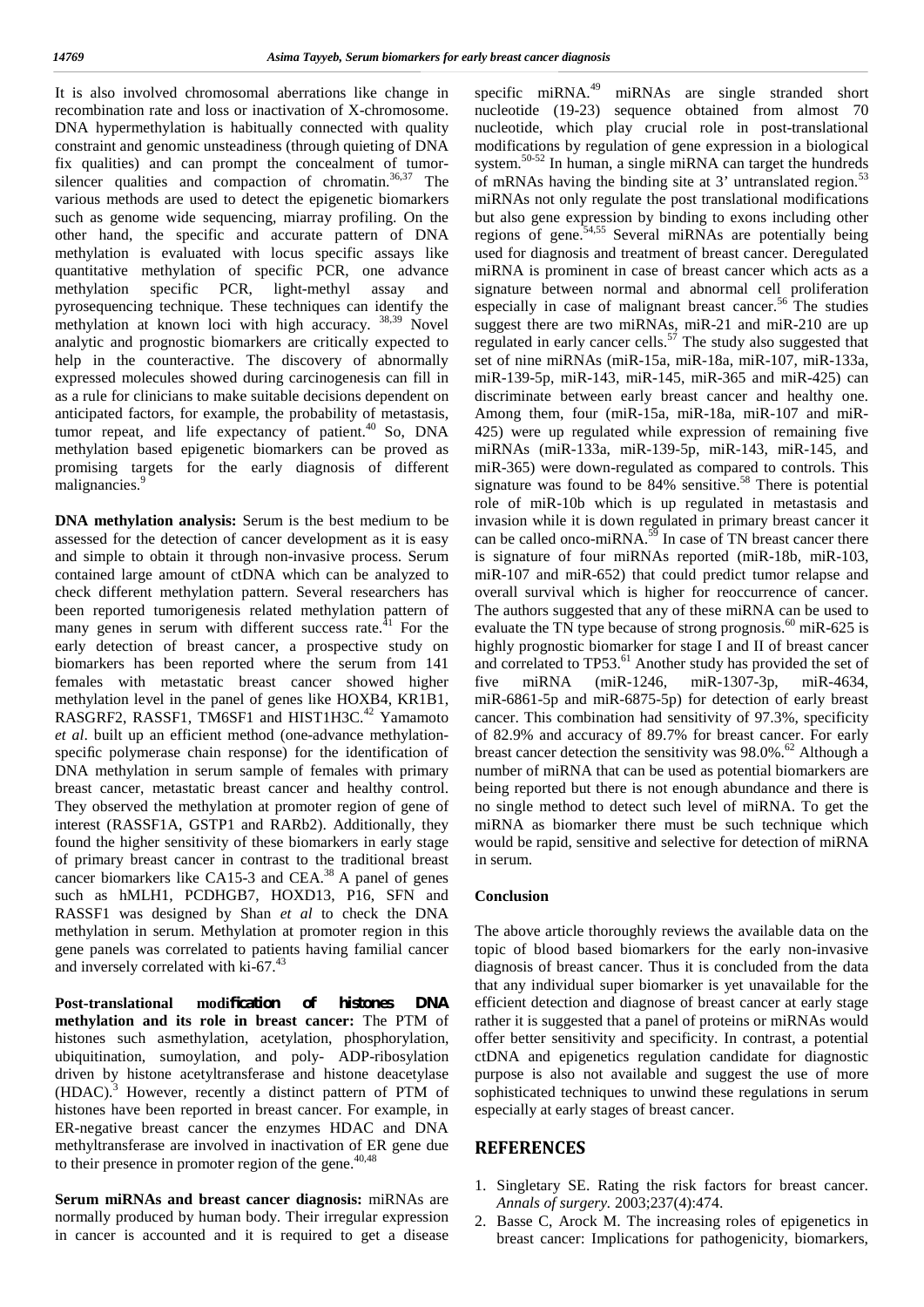prevention and treatment. *Int. J. Cancer.* 2015;137(12):2785-2794.

- 3. Polyak K. Heterogeneity in breast cancer. *The Journal of clinical investigation.* 2011;121(10):3786-3788.
- 4. Leygo C, Williams M, Jin HC, et al. DNA methylation as a noninvasive epigenetic biomarker for the detection of cancer. *Dis. Markers.* 2017;2017.
- 5. Welch HG, Prorok PC, O'Malley AJ, Kramer BS. Breast cancer tumor size, overdiagnosis, and mammography screening effectiveness. *New England Journal of Medicine.* 2016;375(15):1438-1447.
- 6. Berg WA. Tailored supplemental screening for breast cancer: what now and what next? *Am. J. Roentgenol.* 2009;192(2):390-399.
- 7. Hooley RJ, Andrejeva L, Scoutt LM. Breast cancer screening and problem solving using mammography, ultrasound, and magnetic resonance imaging. *Ultrasound Quarterly.* 2011;27(1):23-47.
- 8. dos Anjos Pultz B, da Luz FAC, de Faria PR, Oliveira APL, de Araújo RA, Silva MJB. Far beyond the usual biomarkers in breast cancer: a review. *Journal of Cancer.* 2014;5(7):559.
- 9. Siegel RL, Miller KD, Jemal A. Cancer statistics, 2016. *CA: a cancer journal for clinicians.* 2016;66(1):7-30.
- 10. Lee TH, Montalvo L, Chrebtow V, Busch MP. Quantitation of genomic DNA in plasma and serum samples: higher concentrations of genomic DNA found in serum than in plasma. *Transfusion.* 2001;41(2):276-282.
- 11. Wolff AC, Hammond MEH, Hicks DG, et al. Recommendations for human epidermal growth factor receptor 2 testing in breast cancer: American Society of Clinical Oncology/College of American Pathologists clinical practice guideline update. *Archives of Pathology and Laboratory Medicine.* 2013;138(2):241-256.
- 12. Haque R, Ahmed SA, Inzhakova G, et al. Impact of breast cancer subtypes and treatment on survival: an analysis spanning two decades. *Cancer Epidemiology and Prevention Biomarkers.* 2012;21(10):1848-1855.
- 13. Gilbey A, Burnett D, Coleman R, Holen I. The detection of circulating breast cancer cells in blood. *J. Clin. Pathol.* 2004;57(9):903-911.
- 14. Kvastad L, Solnestam BW, Johansson E, et al. Single cell analysis of cancer cells using an improved RT-MLPA method has potential for cancer diagnosis and monitoring. *Scientific reports.* 2015;5:16519.
- 15. Yu Z, Kastenmüller G, He Y, et al. Differences between human plasma and serum metabolite profiles. *PloS one.* 2011;6(7):e21230.
- 16. Gahan PB, Fleischhacker M, Schmidt B. *Circulating Nucleic Acids in Serum and Plasma: CNAPS IX.* Springer; 2016.
- 17. Agostini M, Enzo M, Bedin C, et al. Circulating cell-free DNA: a promising marker of regional lymphonode metastasis in breast cancer patients. *Cancer Biomarkers.* 2012;11(2-3):89-98.
- 18. Umetani N, Giuliano AE, Hiramatsu SH, et al. Prediction of breast tumor progression by integrity of free circulating DNA in serum. *Journal of clinical oncology.* 2006;24(26):4270-4276.
- 19. Zanetti-Dällenbach R, Wight E, Fan AX-C, et al. Positive correlation of cell-free DNA in plasma/serum in patients with malignant and benign breast disease. *Anticancer Res.* 2008;28(2A):921-925.
- 20.Roth C, Pantel K, Müller V, et al. Apoptosis-related deregulation of proteolytic activities and high serum levels

of circulating nucleosomes and DNA in blood correlate with breast cancer progression. *BMC Cancer.* 2011;11(1):4.

- 21. Molina R, Barak V, van Dalen A, et al. Tumor markers in breast cancer–European Group on Tumor Markers recommendations. *Tumor Biol.* 2005;26(6):281-293.
- 22. Garczyk S, von Stillfried S, Antonopoulos W, et al. Agr3 in breast cancer: Prognostic impact and suitable serum-based biomarker for early cancer detection. *PloS one.* 2015;10(4):e0122106.
- 23. Adam PJ, Boyd R, Tyson KL, et al. Comprehensive proteomic analysis of breast cancer cell membranes reveals unique proteins with potential roles in clinical cancer. *J. Biol. Chem.* 2003;278(8):6482-6489.
- 24.Berbée JF, van der Hoogt CC, Kleemann R, et al. Apolipoprotein CI stimulates the response to lipopolysaccharide and reduces mortality in gram-negative sepsis. *The FASEB journal.* 2006;20(12):2162-2164.
- 25. Sun Y, Zhang J, Guo F, et al. Identification of apolipoprotein CI peptides as a potential biomarker and its biological roles in breast cancer. *Medical science monitor: international medical journal of experimental and clinical research.* 2016;22:1152.
- 26. Kadowaki M, Sangai T, Nagashima T, et al. Identification of vitronectin as a novel serum marker for early breast cancer detection using a new proteomic approach. *J. Cancer Res. Clin. Oncol.* 2011;137(7):1105-1115.
- 27. Pirazzoli V, Ferraris GMS, Sidenius N. Direct evidence of the importance of vitronectin and its interaction with the urokinase receptor in tumor growth. *Blood.* 2013;121(12):2316-2323.
- 28. Hao W, Zhang X, Xiu B, et al. Vitronectin: a promising breast cancer serum biomarker for early diagnosis of breast cancer in patients. *Tumor Biol.* 2016;37(7):8909-8916.
- 29.Choudhuri R, Zhang H-T, Donnini S, Ziche M, Bicknell R. An angiogenic role for the neurokines midkine and in tumorigenesis. *Cancer Res.* 1997;57(9):1814-1819.
- 30. Ducès A, Karaky R, Martel-Renoir D, et al. 16-kDa fragment of pleiotrophin acts on endothelial and breast tumor cells and inhibits tumor development. *Mol. Cancer Ther.* 2008;7(9):2817-2827.
- 31. Ma J, Kong Y, Nan H, et al. Pleiotrophin as a potential biomarker in breast cancer patients. *Clinica Chimica Acta.* 2017;466:6-12.
- 32.Ribieras S, Tomasetto C, Rio M-C. The pS2/TFF1 trefoil factor, from basic research to clinical applications. *Biochimica et Biophysica Acta (BBA)-Reviews on Cancer.* 1998;1378(1):F61-F77.
- 33.Ishibashi Y, Ohtsu H, Ikemura M, et al. Serum TFF1 and TFF3 but not TFF2 are higher in women with breast cancer than in women without breast cancer. *Scientific reports.* 2017;7(1):4846.
- 34. Toluši Levak M, Mihalj M, Kopriv i I, et al. Differential Expression of TFF Genes and Proteins in Breast Tumors. *Acta Clinica Croatica.* 2018;57(2):264-277.
- 35. Hinshelwood RA, Clark SJ. Breast cancer epigenetics: normal human mammary epithelial cells as a model system. *Journal of molecular medicine.* 2008;86(12):1315- 1328.
- 36. De Smet C, Loriot A, Boon T. Promoter-dependent mechanism leading to selective hypomethylation within the 5′ region of gene MAGE-A1 in tumor cells. *Mol. Cell. Biol.* 2004;24(11):4781-4790.